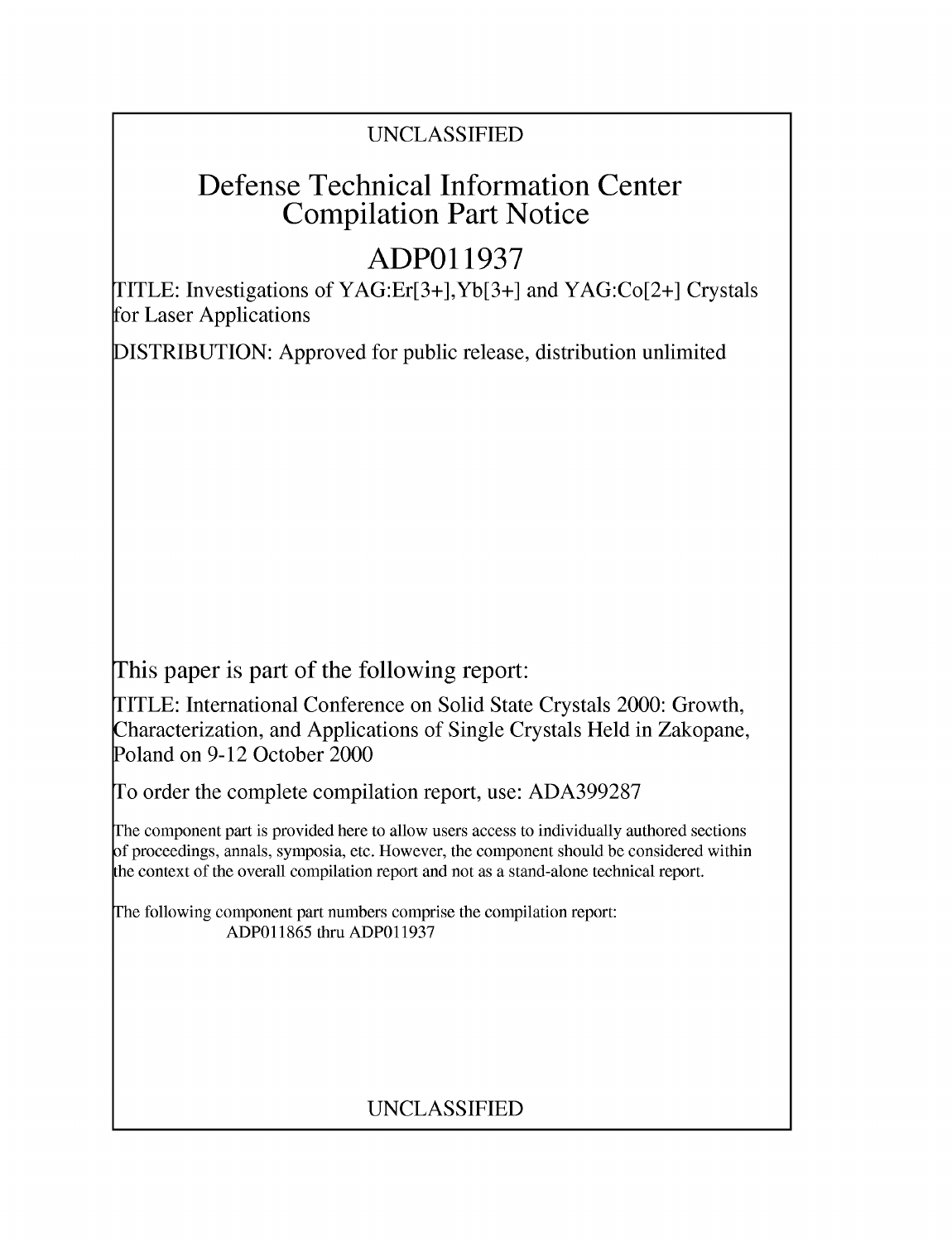### Investigations of YAG:Er<sup>3+</sup>,Yb<sup>3+</sup> and YAG:Co<sup>2+</sup> crystals for laser application

Z. Mierczyk <sup>a,\*</sup>, K. Kopczyński<sup>a</sup>, M. Kwaśny<sup>a</sup>, T. Łukasiewicz <sup>b,c</sup>, Z. Frukacz <sup>c</sup> and Z. Gałazka <sup>c</sup>

a Institute of Optoelectronics, Military University of Technology 2 Kaliski Str., 00-908 Warsaw, Poland <sup>b</sup> Institute of Technical Physics, Military University of Technology 2 Kaliski Str., 00-908 Warsaw, Poland <sup>c</sup> Institute of Electronic Materials Technology, 133 W61czyfiska Str., 01-919 Warsaw, Poland

#### ABSTRACT

The results of examinations of spectroscopic properties and generation parameters of new active media, i.e.,  $Er^{3+}$  and  $Yb^{3+}$ doped YAG crystals are given. Erbium and ytterbium doped YAG single crystals were obtained by the Czochralski method. The spectral properties and laser characteristics were investigated. Absorption spectra of Er<sup>3+</sup> and Yb<sup>3+</sup> · doped active media were measured in the spectral range 190÷5000 nm at room temperature. Excitation and luminescence spectra were also recorded at room temperature with a JOBIN-YVON spectrofluorimeter using a diode laser (POLAROID 4300, 980 nm, 1 W) as an excitation source. The measurements of the lifetime of the Er<sup>3+</sup>ions in the upper laser level  $(^{4}I_{13/2})$  of the samples were made by the direct method with pulse excitation.

We present also the results of investigations on spectroscopic properties and non-linear absorption effect in YAG:  $\text{Co}^{2+}$  crystal - new absorber used for the systems generating giant-pulse radiation at 1.5 µm.

keywords: eyesafe laser, active media, saturable absorbers, erbium doped YAG, ytterbium doped YAG, cobalt doped YAG

#### 1. INTRODUCTION

There is considerable interest in compact pulsed high peak power laser sources emitting at wavelengths near  $1.5 \mu m$ . Rangefmders and other applications with free space propagation could be strong benefit of such devices. The wavelength of around  $1.5 \mu m$  is in the eyesafe regime where significantly higher pulse energies can be used without human eyes damaging<sup>1</sup>. For wavelength of 1.55  $\mu$ m there is the minimum of absorption of quartz optical fibres, within the range of  $1.5\div 2$  µm atmosphere transmission is the highest but absorption of biological media and atmospheric pollution of some type are very strong. Thus, ,,eye-safe" lasers can be applied for telecommunication, optical radars, distance measurements, remote detection of contaminations, and medicine<sup>2</sup>.

In the first laser systems generating eyesafe radiation, a Raman shifter was used in form of a methane cell in which a conversion of radiation, generated by YAG:Nd<sup>3+</sup> ( $\lambda$ =1064nm), into radiation of wavelength of 1.54 $\mu$ m occurred. Molecular crystals (e.g.,  $Ba(NO_3)$ ), CaCO<sub>3</sub>, or CaSO<sub>4</sub>), in which the effect of forced Raman scattering occurs, are competitive with high-pressure gaseous cells. Because the efficiency of this process is not high, these systems have not found practical applications<sup>3</sup>. Parametric generation of wavelengths near 1.5 µm in nonlinear crystals was practically not used. The main obstacle in this case is the difficulty to ensure stable laser operation within a wide range of temperatures<sup>4</sup>.

At the beginning of the 90's an erbium-ytterbium-phosphate glass was used for the first time for generation of laser radiation at the wavelength of  $1.5 \mu m^5$ . The laser systems including this active material have found many practical applications<sup>6, 7</sup>. The drawback of phosphate glass is its low thermal and mechanical stability. So, new search is carried out for new, higher resistant glass matrices and crystalline media<sup>8</sup>.

Efficient materials generating radiation within "eye-safe" range are  $Cr^{4+}$  doped crystals. Wide luminescence band of  $Cr^{4+}$  ions within the range of 1.2÷1.6  $\mu$ m, enables us to obtain tunable generation in this spectral range but absorption within the range of 900+1100 nm makes possible to pump with laser diode of 980 nm or neodymium laser of 1064 nm.

<sup>\*</sup> e-mail: zmierczy@wat.waw.pl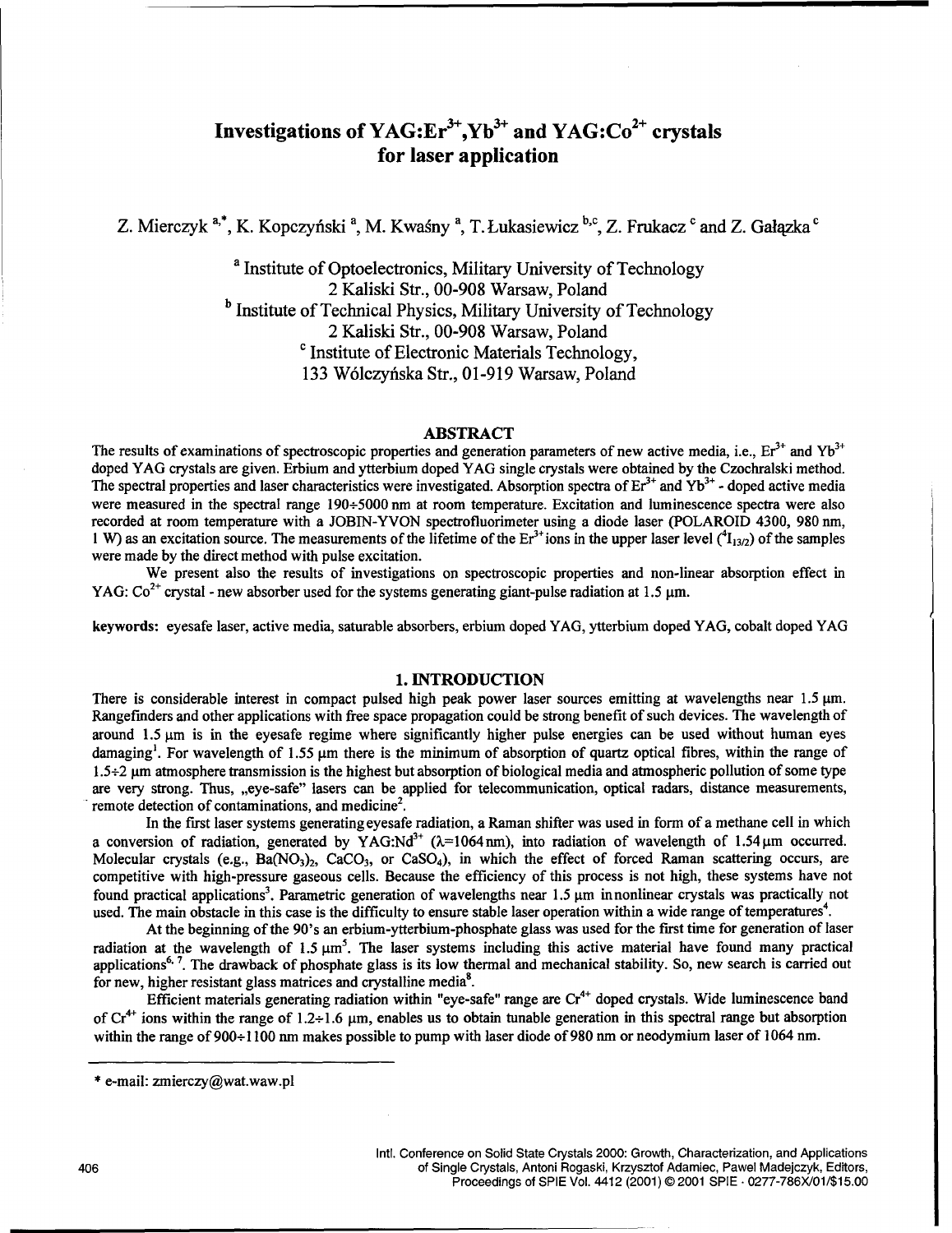Pumping YAG: $Cr^{4+}$  with diode laser gives tunable generation within the range of 1350÷1550 with its maximum at 1450 nm<sup>9</sup>. Other crystals used in systems of generation of eye-safe radiation are active media doped with  $Er^{3+}$  and  $Yb^{3+}$ ions. Yb<sup>3+</sup>ions are used in  $Er^{3+}$  doped crystalline media in order to increase excitation efficiency, especially in diode pumped laser systems<sup>10</sup>.

Searching of non-linear absorbers for laser generating radiation at 1.5  $\mu$ m are focused on materials doped with the following ions;  $\overline{U}^{2+}$ ,  $\overline{C}o^{2+}$ , and  $\overline{Er}^{3+11-14}$ . The most advantageous spectroscopic parameters [active cross section and saturation energy (intensity)] have media doped with cobalt;  $\text{LamgAl}_{11}O_{19}$ : $\text{Co}^{2+}$  (LMA:Co) and SiO<sub>2</sub>-ZnO-Al<sub>2</sub>O<sub>3</sub>:Co<sup>2+</sup> ceramics. Absorbers with bivalent cobalt ions in tetrahedral sites are characterised by various spectroscopic parameters. YAG: $Co^{2+}$  and YSGG: $Co^{2+}$  crystals are so-called "fast absorbers" with relaxation time of about 1 ns <sup>11</sup> and ZnSe: $Co^{2+}$  is "slow absorber" with relaxation time of 290  $\mu$ s<sup>14</sup>.

#### 2. CRYSTAL GROWTH

The crystals were obtained by the Czochralski method, using iridium crucibles of external dimensions  $\phi$  50×50×1.5 mm. Insulating housing of the crucible was made of alundum ceramics and granular zirconium ceramics stabilised with hafnium  $(ZrO_2:HO_2)$  that filled the space between the crucible, the tube, and alundum base.

The crystallisation processes were carried out in nitrogen atmosphere containing small amount (a fraction of percentage) of oxygen. High purity oxides  $Y_2O_3(5N)$  and  $Al_2O_3(5N)$  from J.M. & PROD., Er<sub>2</sub>O<sub>3</sub>(5N), Yb<sub>2</sub>O<sub>3</sub>(5N) and CoO(4N) from ALDRICH were used as initial materials.

Crystals of a diameter of about 25 mm and a length of 60 mm with following compositions were obtained:

YAG: $Er<sup>3+</sup>$  (1.5%  $Er<sup>3+</sup>$  $YAG: Er<sup>3+</sup>, Yb<sup>3+</sup> (0.9% Er<sup>3+</sup>, 9% Yb<sup>3+</sup>)$ YAG:  $Er^{3+}$ ,  $Yb^{3+}$  (0.5%  $Er^{3+}$ , 5%  $Yb^{3-}$ ) YAG: $Co^{2+}(2\% Co^{2+})$ 

In Fig.1 typical YAG: $Er^{3+}$ , Yb<sup>3+</sup> and YAG:Co<sup>2+</sup> single crystal grown by Czochralski method is presented. In all obtained crystals the core area of the characteristic threefold symmetry was found. The core has clear, sharp boundaries and its area has a diameter of about 2 mm.







Fig. 1. As-grown YAG: $Co^{2+}$  (a) and YAG: $Er^{3+}$ ,Yb<sup>3+</sup> (b) single crystal.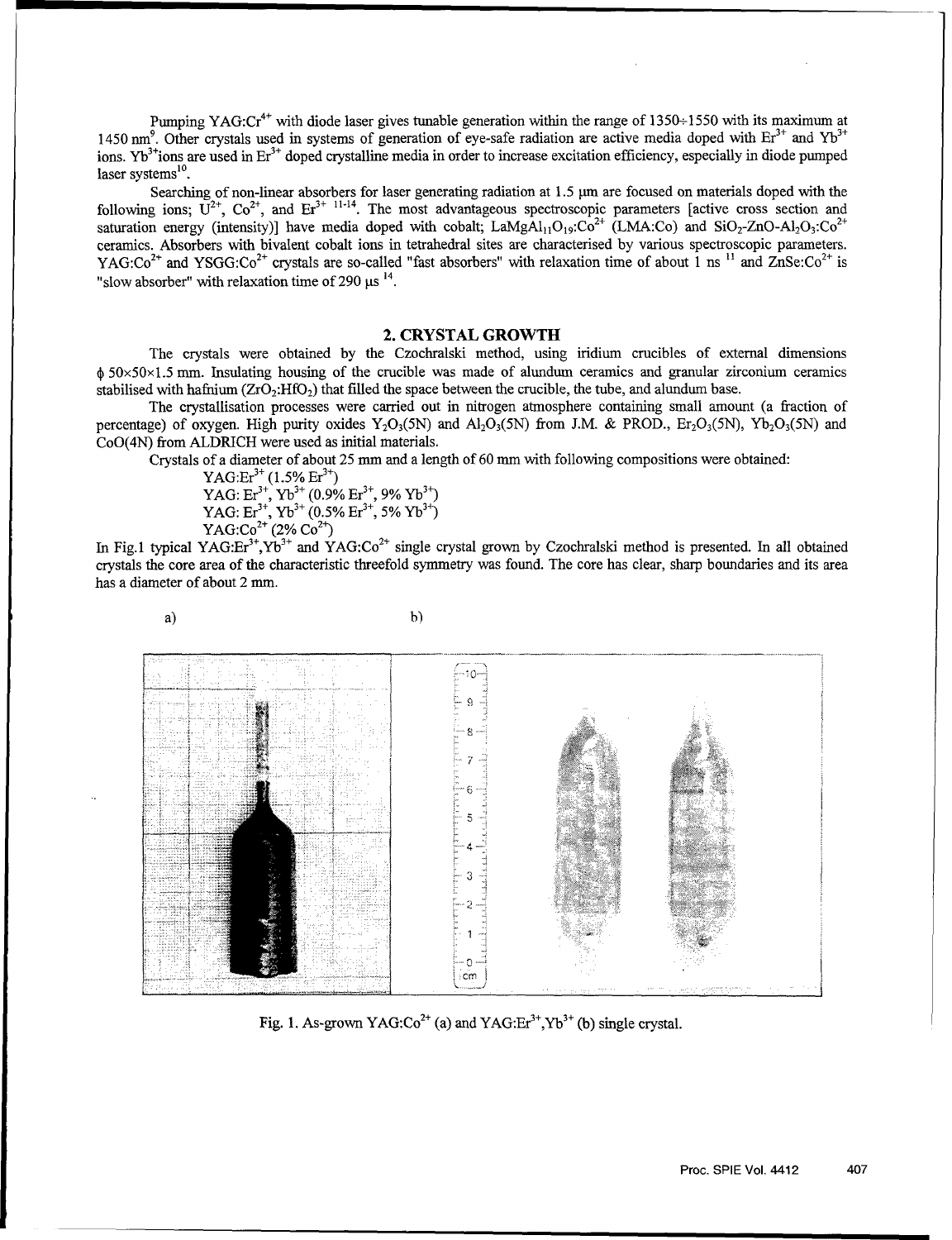On the basis of the investigations carried out with a Mach-Zender interferometer it was stated that the crystals in the core area are characterised by an inhomogeneity of the refractive index due to defects and stresses. Out of the core area all of crystals were optically homogeneous. The stress in the crystals was examined using theelastoscopic method and registering the picture obtained for crystal, placed between crossed polarisers.

On the basis of the interferometric and elastoscopic investigations the areas of the crystal cutts were determined in order to perform optical elements for the investigations of the spectroscopic characteristics.

### **3. SPECTROSCOPIC INVESTIGATIONS**

From the obtained crystals plane-parallel plates of a thickness of 1 mm were cut, granded, and polished for spectral measurements. In order to determine the dependence of the absorption coefficient on wavelength  $k(\lambda)$ , the transmission was measured as a function of the wavelength. The measurements were carried out within the spectral range of 200÷3000 nm  $(\Delta \lambda = 1 \text{ nm})$  using a LAMBDA900 PERKIN ELMER spectrophotometer and within the range of 1.5÷25 µm  $(\Delta 1/\lambda = 1 \text{ cm}^{-1})$ using a Fourier PERKIN ELMER spectrophotometer 1725-X FT-IR. The spectra of the absorption coefficient for  $Co^{2+}$ <br>using a Fourier PERKIN ELMER spectrophotometer 1725-X FT-IR. The spectra of the absorption coefficient for doped YAG crystals are shown in Fig. 2.



Fig. 2. Energy levels for  $Co^{2+}$  in tetrahedral sites and room temperature YAG: $Co^{2+}$  (2 at.%  $Co^{2+}$ ) absorption spectra

The measurements of the luminescence spectra have been performed with a H20 **JOBIN** YVON monochromator (focal length 200 mim). For excitation a laser diode emitting at **970** nm was used. The luminescence, was registered **by** means of a **LOCK-IN (STANFORD** RESEARCH *SR5* **10)** system with a thermoelectrically cooled InGaAs detector.

The measurements of the lifetime of the ions in the upper laser level  $(^{4}I_{11/2})$  of the samples doped with  $Er^{3+}$  and Yb" were made **by** the direct method with pulse excitation. The crystal was excited with a radiation pulse significantly shorter than the lifetime  $\tau$  of the excited level. After excitation the fluorescence decay can be observed.

As ource of the exciting pulses of wavelength 970nm (excitation of  $Er<sup>3+</sup>$  and Yb<sup>3+</sup> ions) a POLAROID 4300 laser diode was used. The laser was supplied from a power supply **SDL800,** controlled **by** apuls generator and generated pulses of about **8** gs duration at a frequency of about **0.66** kHz. In the detection channel, perpendicular to the excitation channel, a germanium photodiode was used and the fluorescence decay was registered with a digital oscilloscopeLeCROY **9350AM (500** MHz).The fluorescence decay times of the investigated samples are listed in Table **1.**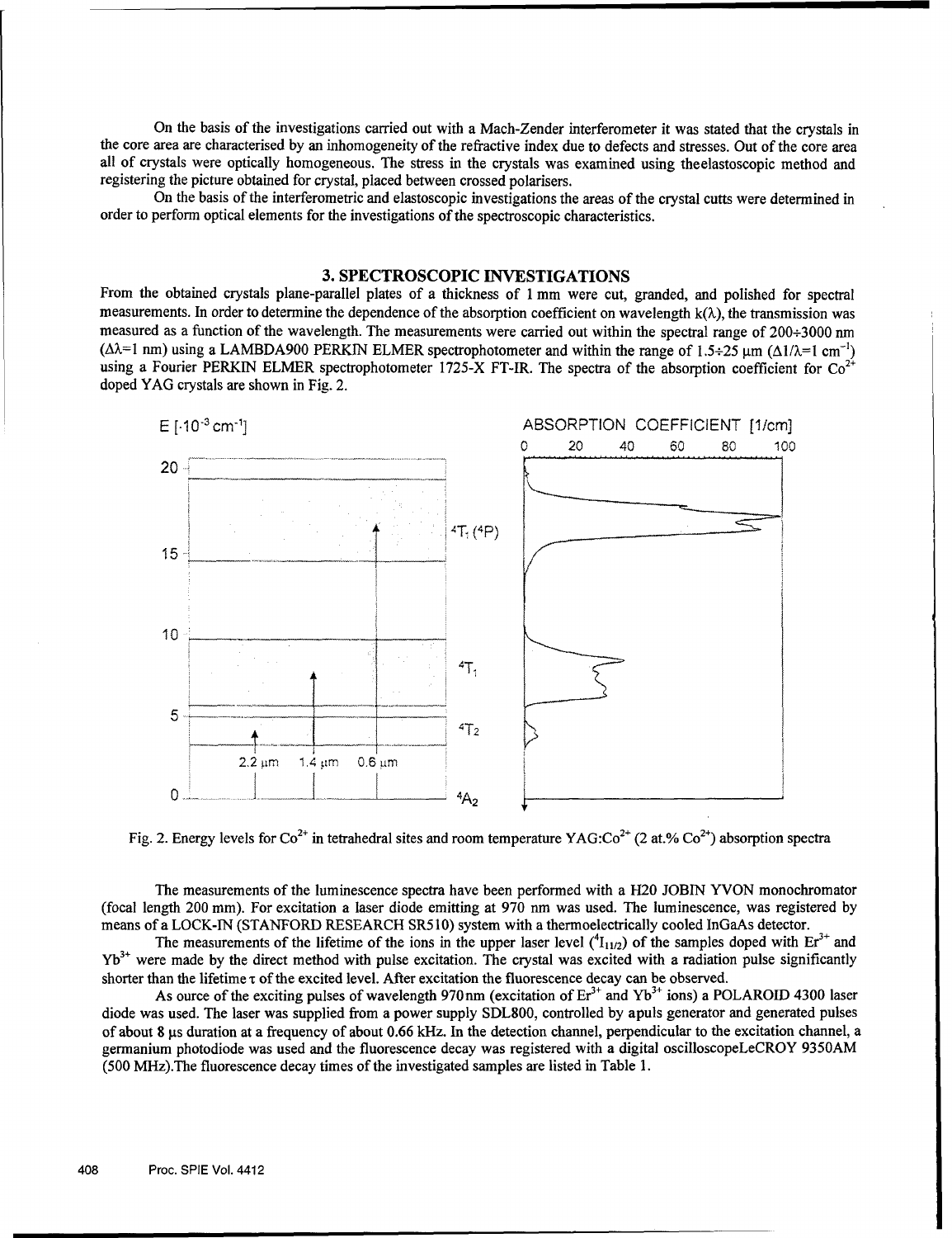| Crystal                                                                                | Fluorescence decay time |
|----------------------------------------------------------------------------------------|-------------------------|
| YAG: $Er3+$ (1.5% $Er3+$ )                                                             | $5.6 \pm 0.1$ ms        |
| YAG:Er <sup>3+</sup> , Yb <sup>3+</sup> (0.9% Er <sup>3+</sup> , 9% Yb <sup>3+</sup> ) | $4.3 \pm 0.1$ ms        |
| YAG:Er <sup>3+</sup> , Yb <sup>3+</sup> (0.5% Er <sup>3+</sup> , 5% Yb <sup>3+</sup> ) | $3.5 \pm 0.1$ ms        |

Tab. 1. The fluorescence decay times (level  ${}^{4}I_{11/2}$ ) of the investigated YAG:Er<sup>3+</sup> and YAG:Er<sup>3+</sup>,Yb<sup>3+</sup> crystals

#### 4. NON-LINEAR ABSORPTION **INVESTIGATIONS**

Investigations of non-linear absorption of YAG:Co<sup>2+</sup> crystals of various concentrations of Co<sup>2+</sup> ions were carried out on the basis of analysis of bleaching process dynamics.

Non-linear absorber is characterised by molecular and macroscopic parameters.The molecular parameters are as follows:  $\sigma$  is the absorption cross-section  $[cm^2]$ ,  $\tau$  is the lifetime at the excitation level [s], N<sub>o</sub> is the concentration of absorption centres  $[\text{cm}^{-3}]$ ,  $\Delta N = N_2 - N_1$  is the density of population inversion.

The macroscopic parameters: d is the absorber thickness [cm], T is the absorber transmission for the intensity I,  $I_s$  is the saturation intensity  $[ W/cm^2 ]$ .

If the relaxation time of absorber is  $\tau \ll t_n$ , where  $t_n$  is the duration of diagnostic pulse, an absorber is of "fast" type and the dependence  $T(I)$  describes the equation formulated by Keyes<sup>15</sup> and Hercher<sup>16</sup>.

$$
(1 - T)^{-1} \ln \frac{T}{T_0} = \frac{I}{I_s}
$$
 (1)

where  $T_0$  is the initial transmission (for small signals), I is the density of incident radiation, I<sub>s</sub> is the density of saturation power determined as

$$
I_s = \frac{h\nu}{\sigma\tau}
$$
 (2)

where  $\tau$  is the lifetime of excited absorber.

Relationship (1) can be solved numerically<sup>17</sup> or analytically using special *LambertW*=W(x) function<sup>18-20</sup> which is defined as a solution of equation

$$
W(x) \cdot \exp(W(x)) = x \tag{3}
$$

Analytical solution of equation (1) is dependence

$$
T = \frac{I_s}{I} \cdot LambertW \left( T_o \cdot \frac{I}{I_s} \cdot exp\left(\frac{I}{I_s}\right) \right)
$$
 (4)

The changes of transmission of the examined samples as a function of power density of the passing radiation, emitted by the giant-pulse KIGRE MR-253 erbium laser were determined. Laser generated the pulses of 8 mJ energy with duration 25 ns. The power density of a diagnostic pulse was changed within the range of  $1+600$  MW/cm<sup>2</sup>. Figure 3 presents the example of application of *LambertW* function for approximation of measurement data of transmission dependence as a function of power density of incident laser radiation wavelength of 1535 nm obtained for YAG: $Co^{2+}$  sample of initial transmission of 24.9%.

As it can be seen from the presented results of analyses, special function LambertW allows to correct description of ,,fast" non-linear absorbers for wide range of their initial transmissions. The results of performed analyses were compared with theoretical models for "fast" absorber as well as with experimental results obtained for non-linear  $YAG:Co^{2+}$ absorbers.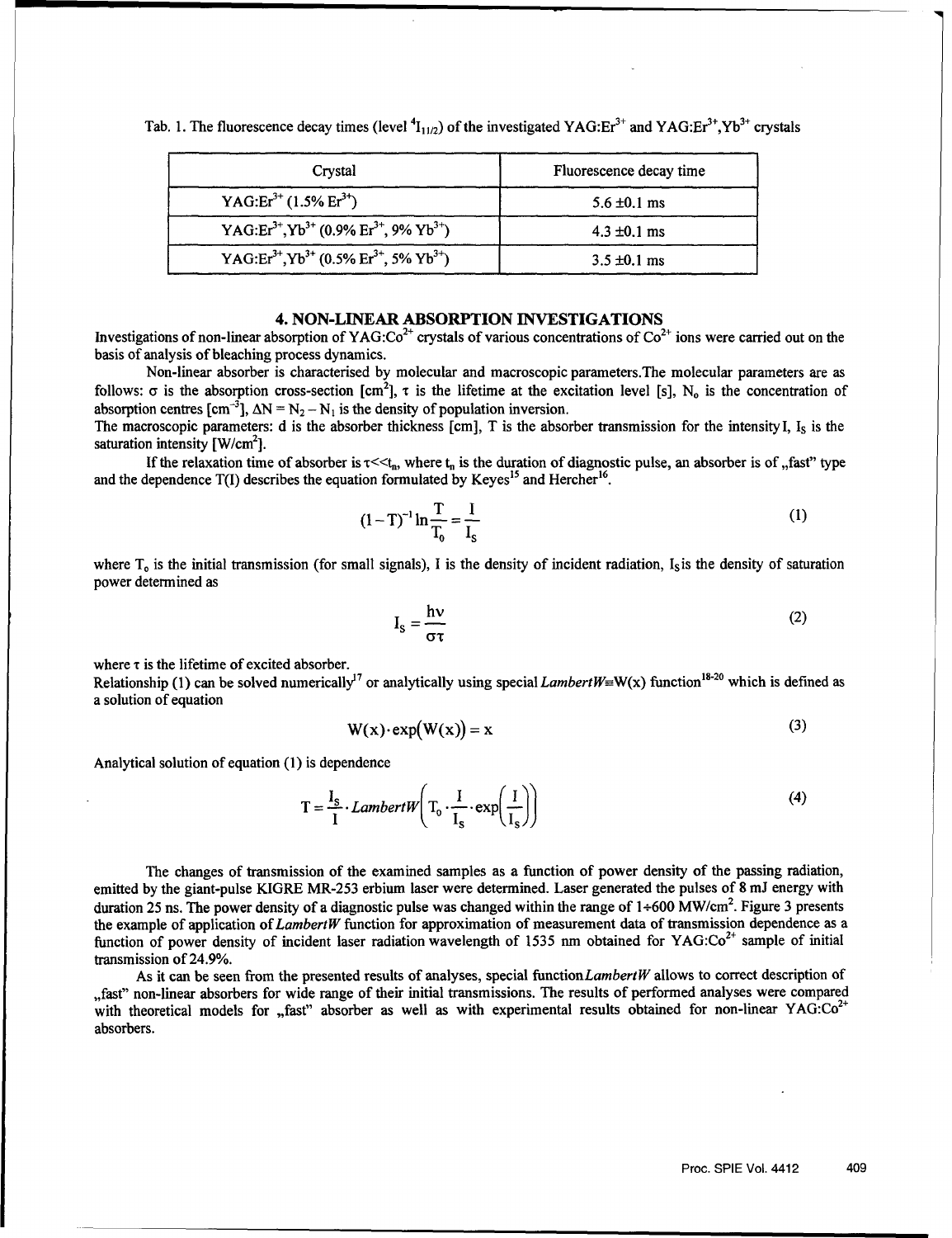

Fig. **3.** *LambertW* function applied for approximation of measurement results of transmissionas a function of power density of incident laser radiation obtained for YAG: **Co <sup>2</sup> '** non-linear absorber

**5. LASER ACTION IN YAG:Er<sup>3+</sup>,Yb<sup>3+</sup>**<br>Investigations of longitudinally pumped microlasers generating at *1535* nm made of YAG:Er<sup>3+</sup>,Yb<sup>3+</sup> were carried out. A schematic of the laser cavity is shown in Fig. 4. The results for  $YAG:Er^{3+}$ ,  $Yb^{3+}$   $(0.9\% Fr^{3+}$ ,  $9\% Yb^{3+} )$  are presented in Fig. *5.*



Fig. 4. Experimental setup for the diode pumped YAG:Er<sup>3+</sup>,Yb<sup>3+</sup> laser